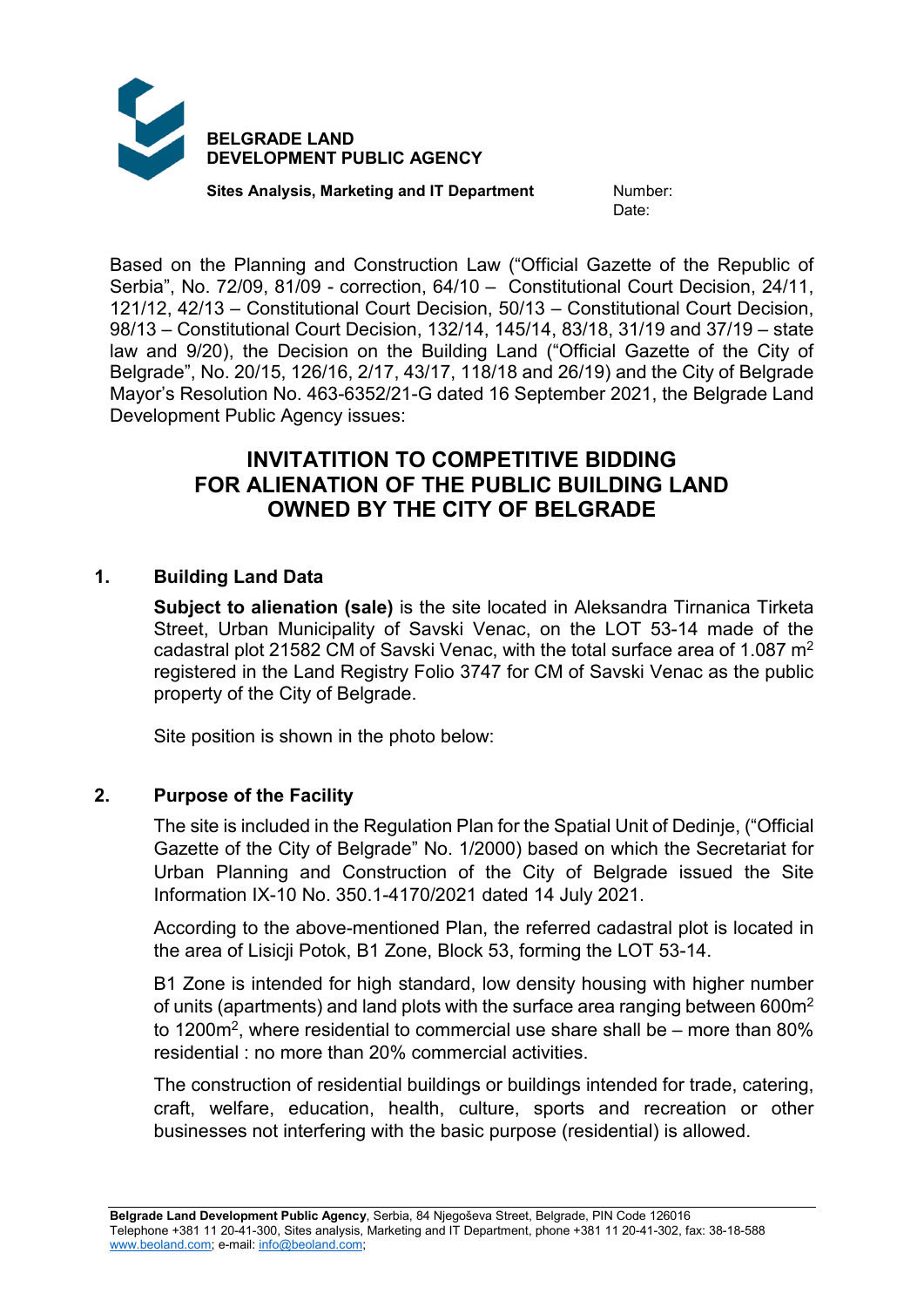Construction of swimming pools, sports courts, greenhouses, fountains, porches, outbuildings and garages is allowed

Urban planning parameters are as follows:

- Max. No. of floors is GF+1+Loft, and max. no. of floors for the garage and other outbuildings includes Ground Floor (GF) only;
- Max. Building Coverage Ratio (BCR): 35%
- Max. Floor Area Ratio (FAR) for B1 Zone: 0.7;
- Parking shall be resolved either by constructing a garage or an open parking space within the LOT.

#### **3. Degree of Infrastructural Development:**

- LOT is approachable from Aleksandra Tirnanica Tirketa Street, which is equipped with Ø250mm sewer and Ø500mm stormwater drainage system.
- According to the information obtained from the PUC "Belgrade Waterworks and Sewerage", no water supply network is registered with PUC BVK in Aleksandra Tirnanica Tirketa Street;
- Belgrade Land Development Public Agency is responsible for public building land development in accordance with the Regulation Plan and Building Land Development Program;
- Compliance with the terms and conditions to be provided from the PUC Belgrade Waterworks and Sewerage for building connection to the existing water supply and sewerage system is required.
- Compliance with the terms and conditions to be provided from EPS Distribucija and Telekom Srbija for buildings connection to the existing power supply and telecommunication systems is required.
- **4. The person whom the building land is to be alienated (sold) to** shall, at their own expenses, perform and execute all preparatory works related to infrastructural development and equipping of the LOT such as: land survey and remedy, removal of all existing underground utilities, construction of running surfaces, pedestrian paths and parking areas, construction of required service roads including water supply and sewerage connections to the general public water supply and sewerage system outside the LOT, as well as development of open areas including landscaping, hydrant networks and public lighting on the LOT.

The person whom the building land is to be sold to shall enter into the agreements with all competent public utility institutions and other legal entities and shall pay fees for connection to electric power supply system, telecommunication system and facilities, cable television, heating and gas supply systems and facilities, etc.

The person whom the building land is to be alienated to shall at own expense make changes to the cadastre culture and class of the land, if required, in the course of obtaining the building and use permits.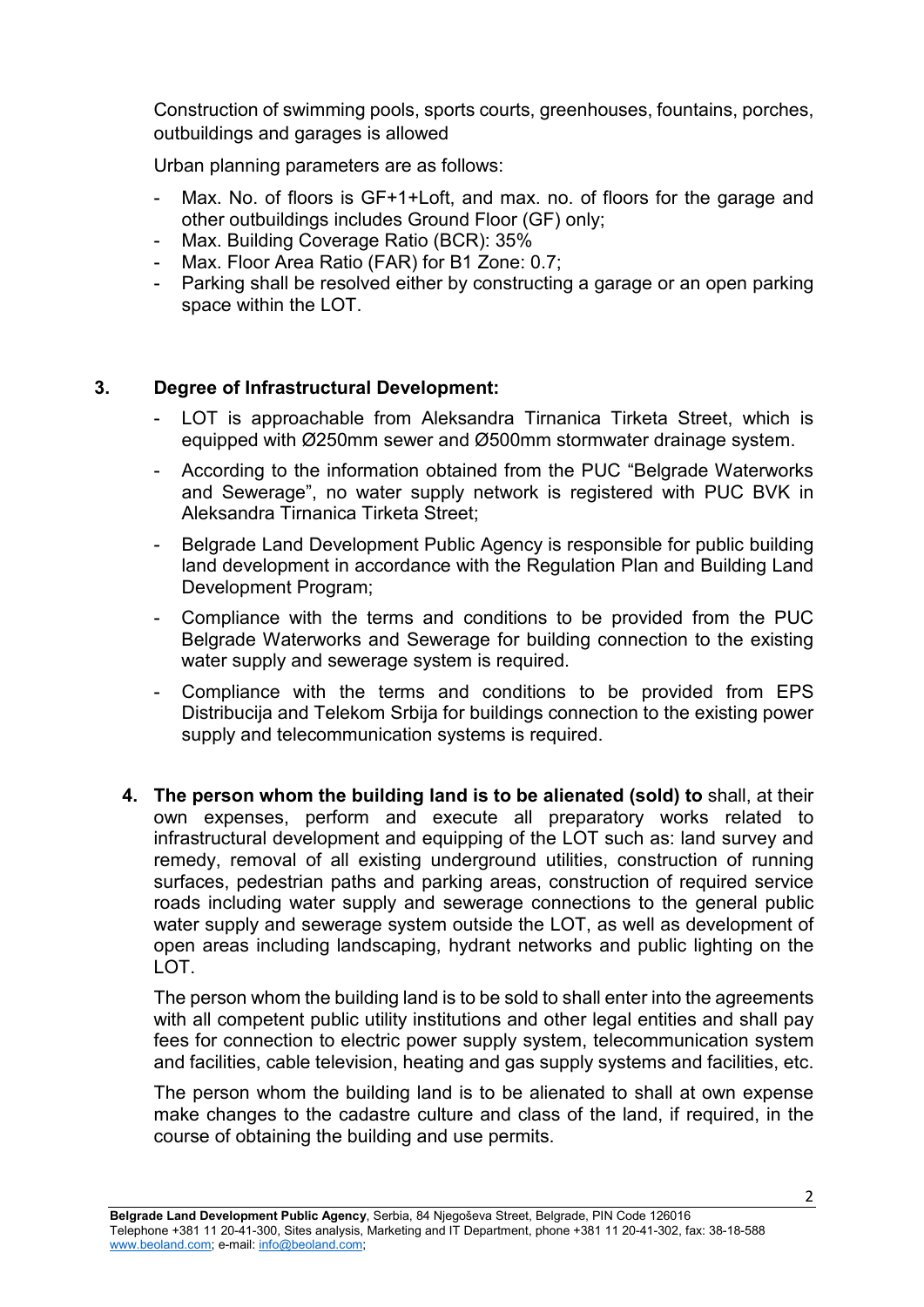**5. Start price** for the building land has been determined based on the City of Belgrade Tax Administration Building Land Market Price Assessment Report XXVI-01 No. 464-235/2021 dated 05 August 2021 and amounts to RSD 50.550,80 per square metre, which **totally amounts to RSD 54.948.719,60** for the total surface area of 1.087 $\mathsf{m}^2$  .

The public building land shall be sold to a Bidder offering the highest price, which shall be equal to or higher than the start price set forth in the Invitation to Competitive Bidding, and which cannot be further reduced.

# **6. Payment Deadline and Consequences in Case of Failure to Pay**

When the building land is alienated (sold) in the competitive bidding for the first time and the payment is made in full within 15 days as of the date of Land Alienation Decision submission to the most successful Bidder, in this case the bided amount is reduced by 30%.

In cases when building land price exceeds RSD1.200.000,00, it can be paid either in full or in no more than 12 monthly instalments.

The most successful Bidder is obliged to declare on the method of payment by signing a Statement by which he/she at the same time accepts the terms and conditions specified in the Invitation to Competitive Bidding for alienation of the public building land owned by the City of Belgrade, and commits to pay the maximum bid amount.

If payment is to be made in full, the person who the building land is alienated to shall pay the bid amount within 15 days as of the date of receipt of the Decision on Building Land Alienation.

If payment is to be made in instalments, the person who the building land is alienated to shall pay 10% of the bid amount within 15 days as of the date of receipt of the Decision on Building Land Alienation, while the outstanding amount shall be paid in equal monthly instalments, upon conclusion of the Land Alienation Contract.

When payment is to be made in instalments, the buyer shall, within 30 days as of the date of the Contract, provide an irrevocable Bank Guarantee for the outstanding amount, payable at first demand and with no entitlement to rise any objection whatsoever, which shall be valid for more than three months as of the due date of the final instalment, or the buyer shall, in favour of the City of Belgrade, mortgage some other property worth at least 30% more than the total amount of outstanding instalments.

Price shall be calculated in EURs on the date of Contract at the middle RSD exchange rate of the National Bank of Serbia, with obligation of repayment of instalments in RSD equivalent at the middle RSD exchange rate of the National Bank of Serbia at the date of payment.

In case of payment in instalments, the deposit paid in the course of Competitive Bidding is not considered as the first instalment.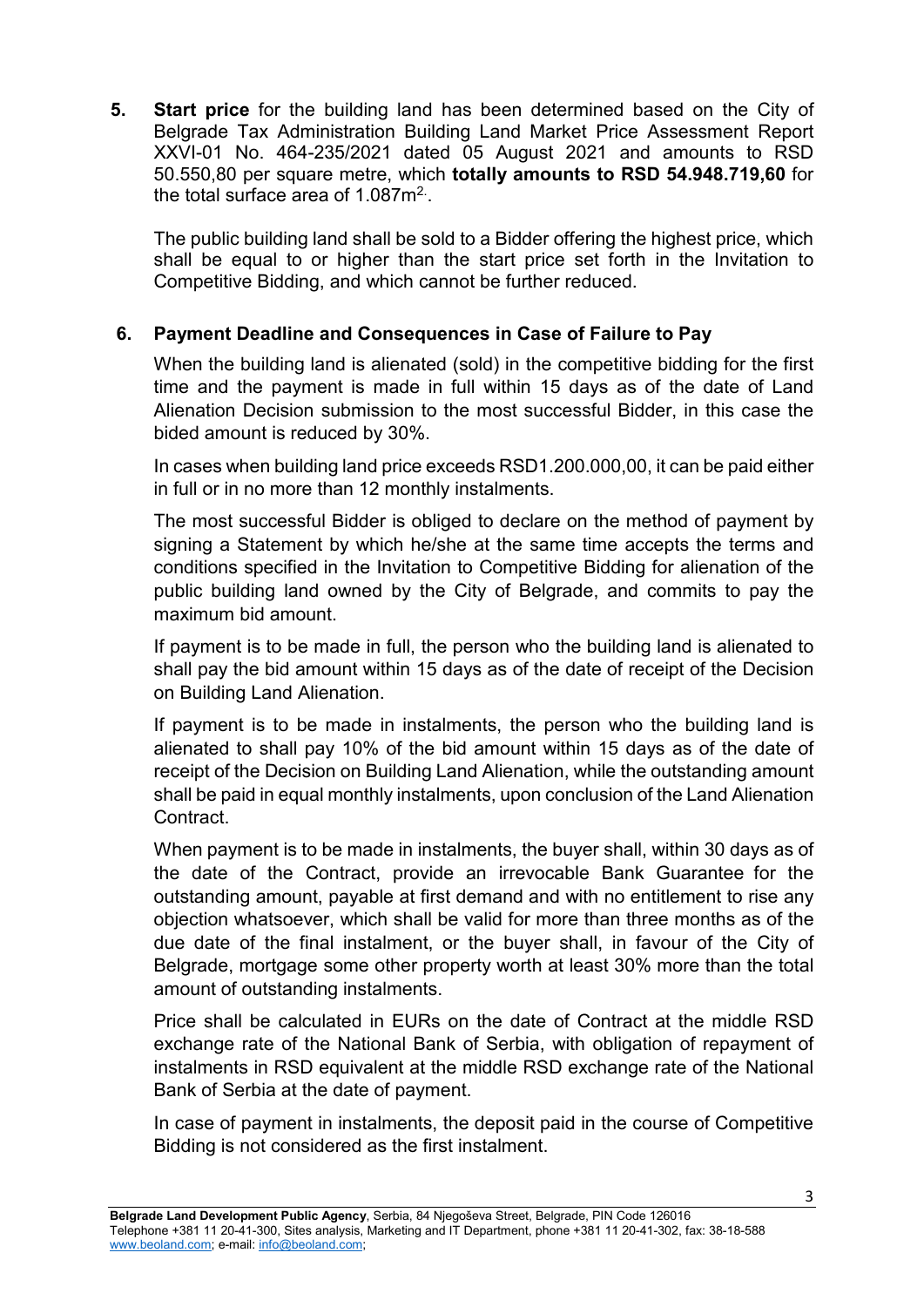In case the Bidder who the building land is alienated to in accordance with the above Land Alienation Decision fails to pay the amount within the period set forth therein, the Mayor, upon Agency's proposal, may decide to abrogate the Building Land Alienation Decision, and the person shall not be entitled to a refund of the deposit. In case of Bank Guarantee submission, it will be forfeited.

#### **7. Deadline for Entering into a Land Alienation Contract and Consequences in Case of Failure to Do So**

The person whom the building land is alienated to shall enter into a Land Alienation Contract within 30 days as of the date of receipt of the Building Land Alienation Decision, and upon payment of the total amount in case of a full payment, or upon payment of 10% of the total amount if payment is made in instalments.

In case the person who the building land had been alienated to fails to enter into a Land Alienation Contract within 30 days as of the date of receipt of the Building Land Alienation Decision, and upon payment of the total amount in case of full payment, or upon payment of 10% of the total amount if making payment in instalments, the Mayor may decide to abrogate the Building Land Alienation Decision, in which case the person shall be entitled to a refund of the total amount paid, in nominal value, but decreased by the deposit.

**8. Time for Completion** starts as of the date of Notice of Commencement of Works, in accordance with the Planning and Construction Law, Articles 140 and 148.

#### **9. Deposit (deposit amount, time for payment and consequences in case of withdrawal or Land Alienation Decision abrogation)**

To participate in the Competitive Bidding, Bidder shall deposit **10%** of the start price which amounts to RSD **5.494.871,96**, or provide an irrevocable Bid Guarantee in favour of the Belgrade Land Development Agency as the Beneficiary for the deposit amount referred above, without any "objections" and payable "at first demand" and valid for no more than 180 days as of the date of Bid submission.

The deposit mentioned above shall be paid to the Belgrade Land Development Public Agency's account no. 190-20332-04, no later than by 21 October 2021.

The amount deposited to the account in the course of the Competitive Bidding represents a part of the total price and will be transferred to an appropriate bank account of the City of Belgrade upon issuance of the Land Alienation Decision.

Deposited amount or the Bank Guarantee submitted by unsuccessful Bidders is to be returned to them within no more than five (5) days as of the date of Building Land Commission's session.

The most successful Bidder shall not be entitled to a refund of the deposit amount, or the Bank Guarantee (if submitted) will be forfeited in case the Bidder who offered the highest price withdraws from the Competitive Bidding once the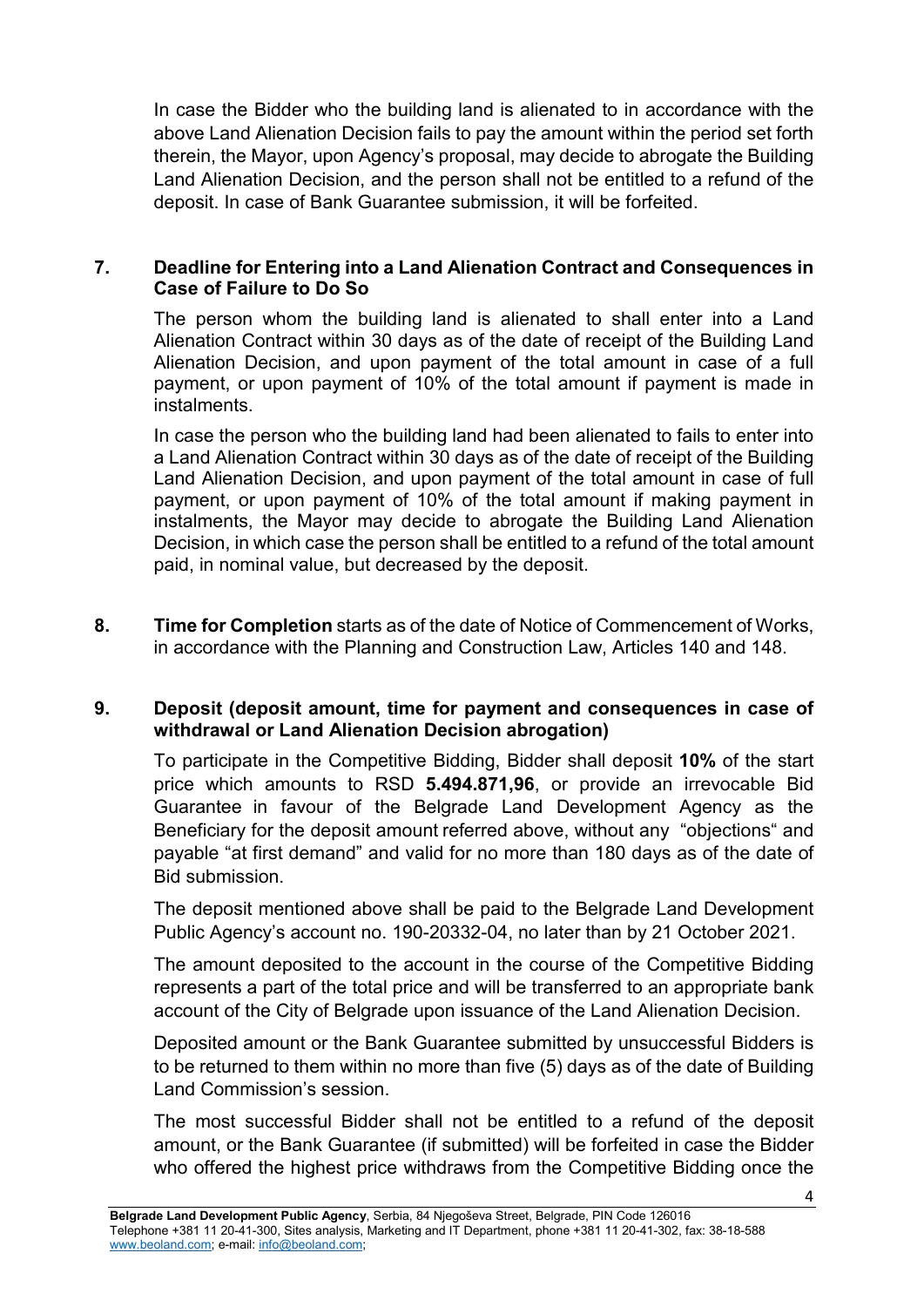Chairman of the Building Land Commission had declared the Public Biding closed, but prior to issuance of the Land Alienation Decision.

Mayor decides on abrogation of the Land Alienation Decision, in case the Bidder who the land had been alienated to:

- fails to make payment within the deadline defined in the Land Alienation Decision;
- − ceases the alienation once he/she paid the total price amount but prior to Land Alienation Contract signature;
- fails to enter into a Land Alienation Contract within 30 days as of the date of Land Alienation Decision receipt.

In all above-referred cases, no deposit repayment shall apply and submitted Bank Guarantee, if any, shall be forfeited and repaid to the Beneficiary.

# **10. Required Application Contents and the Documents to be Attached**

Application to Competitive Bidding shall be submitted in a sealed envelope clearly and visibly marked with the name of the LOT it refers to. Bidder's full name and address shall be noted on the back of the envelope.

Application submitted by a *legal person* shall contain full name, headquarters address, telephone number, the name of the bank and the number of the account the deposit is to be repaid to, if applicable, and shall be signed by the authorized representative. Application shall be attached with the excerpt from the Business Entities Register with the competent authority not older than 30 days, and a copy of the Tax Identification Number Certificate.

Application submitted by *a natural person (individual)* shall contain full name, address and telephone number, the name of the bank and the number of the account the deposit is to be repaid to, if applicable, and shall be signed. Application shall be attached with a copy of the ID card or a printed copy of the biometric ID card, and for foreigners a photocopy of the passport.

Application submitted by an *entrepreneur* shall contain business name, headquarters address, telephone number, the name of the bank and the number of the account the deposit is to be repaid to, if applicable, and shall be signed by the authorized representative. Application shall be attached with the excerpt from the competent authority register not older than 30 days, and a copy of the Tax Identification Number Certificate.

Application shall also be attached with an evidence of deposit payment, i.e. a deposit guarantee.

Application shall be attached with the Bidder's Statement on accepting all terms and conditions defined in the Invitation to Competitive Bidding.

Application forms and the documents to be attached to the Application to Competitive Bidding are available at: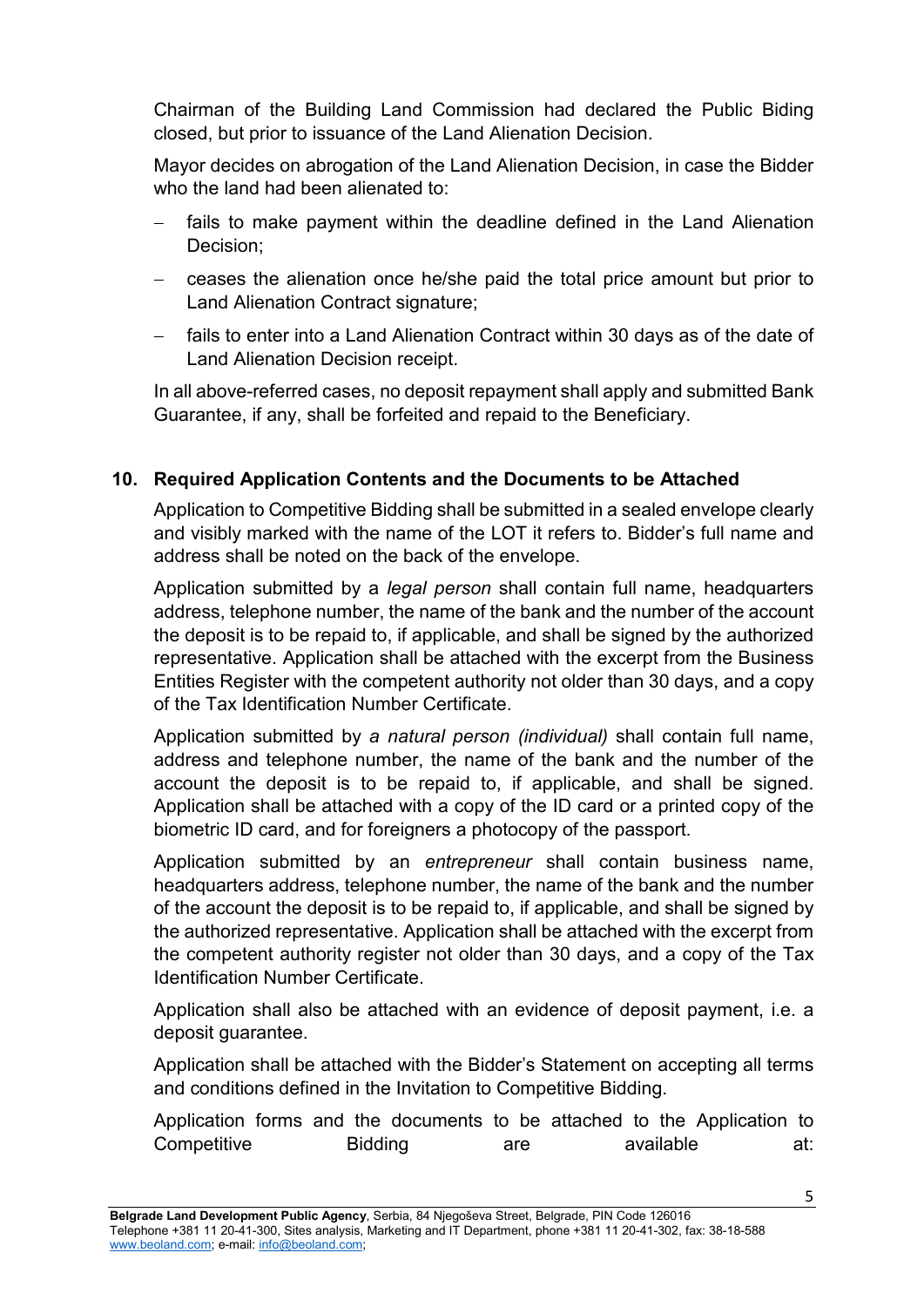[https://www.beoland.com/zemljiste/lokacije-za-dodelu/obavezan-sadrzaj](https://www.beoland.com/zemljiste/lokacije-za-dodelu/obavezan-sadrzaj-prijave-isprave/)[prijave-isprave/](https://www.beoland.com/zemljiste/lokacije-za-dodelu/obavezan-sadrzaj-prijave-isprave/) or <https://www.beoland.com/obrasci/>

In case the Applicant is to be represented by an authorised representative, the letter of authorisation must be issued for this particular purpose and certified by a public notary and must not be issued more than 30 days prior to the date of the Competitive Bidding (this provision also applies to the cases when the applicant/ participant in the competitive bidding is represented by a lawyer).

Application cannot be made by the Chairmen of the Commission nor by any of its members.

# **11. Application Deadline**

Applications shall be submitted by mail to the Belgrade Land Development Public Agency, 84 Njegoševa Street, 11111 Belgrade 17, PAC 126016, or directly to the Agency's ground floor reception desk.

Applications shall be submitted no later than until 21 October 2021 by 15.30.

Application and documents attached must be in Serbian language. In case the previously mentioned documentation is in a foreign language, it shall be attached with a certified translation into Serbian language and certified by the court interpreter.

### **12. Venue and Time of Competitive Bidding**

Competitive Bidding will take place on 22 October 2021 in the premises of the Belgrade Land Development Public Agency, 84 Njegoševa Street, fourth-floor conference room, starting at 11.30 a.m.

The Competitive Bidding shall be attended by either Applicants themselves or their duly authorized representatives.

### **13. Incomplete and Late Applications**

The Application is considered incomplete unless it contains all attachments and documents as requested in the Invitation to Competitive Bidding, or unless the given information is in compliance with the terms and conditions specified therein.

The Application is considered timely if submitted by the date and time specified in the Invitation to Competitive Bidding.

The Commission shall identify the Bidders, the present Bidders and those who submitted the Power of Attorney for participation in the Competitive Bidding and which Applications are late or incomplete.

A Bidder whose Application is late or incomplete, or a representative of a Bidder whose Application isn't late or incomplete but whose Power of Attorney was inappropriately issued, shall not be entitled to participate in the Competitive Bidding, while late or incomplete Applications shall be rejected.